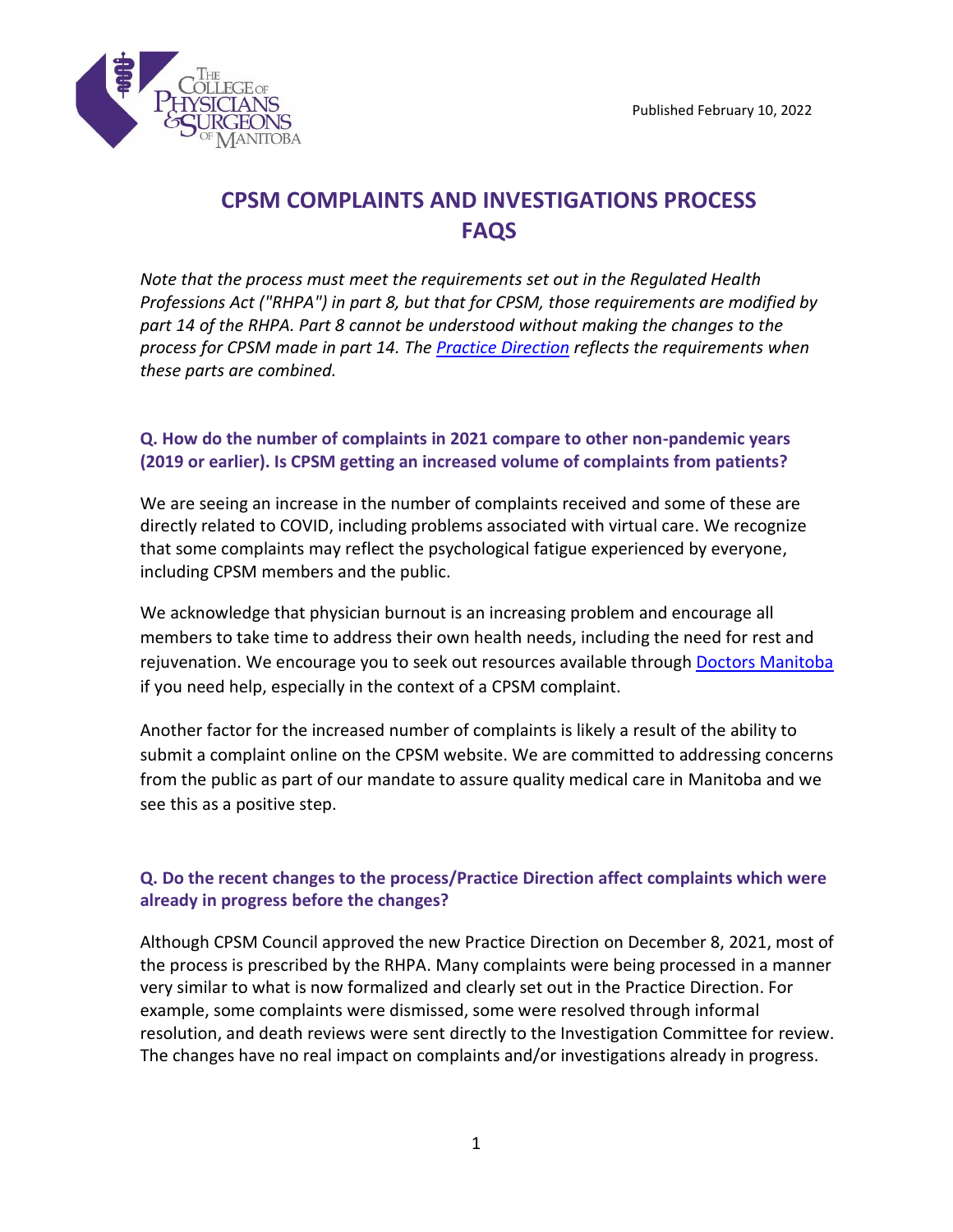## **Q. After I have submitted my response to a complaint, how long does it take to receive the Complaints Committee decision?**

Completing the whole process can take several months. CPSM strives to be efficient without compromising the thoroughness of the review. Serious issues that may pose an immediate risk to the public are prioritized. Your response is sent to the complainant for a reply and comment and they are generally given 30 days to respond. After that, the medical consultant needs to review all the material before deciding if further information is required for the Panel to make a decision. You or your legal counsel should feel free to follow up with us at any time if you are concerned about a delay.

### **Q. Are the deadlines for responses flexible depending on conditions and circumstantial changes?**

If you are the subject of a complaint that has been referred to the Complaints Committee, you are required to provide a written response to address the concern(s). That response is required within 30 days unless the time is abridged or extended by the Assistant Registrar, Investigator or Medical Consultant. Extensions may be granted where circumstances justify an extension, but all requests for extensions must be made before the response is due. If you need more time to respond, you are encouraged to contact CPSM and explain your reasons for the request as early as possible and before the deadline.

# **Q. Can physicians (other CPSM members) complain about other physicians? If so, what is the process?**

Members have a statutory and ethical [duty to report](https://cpsm.mb.ca/assets/Standards%20of%20Practice/Standard%20of%20Practice%20Duty%20to%20Report%20Self%20Colleagues%20or%20Patient%20Complete.pdf) to the Registrar where they have concerns about the care or conduct of another member. This reporting obligation also applies to concerns about another member's ability to practice safely due to a health issue. The Registrar will consider the information and determine if a referral to the Complaints or Investigation Committee, Standards Committee or the Physician Health Program is appropriate. The duty to report is an important part of CPSM members' responsibility in a self-governing profession. Members can also complain about the conduct of another member whose conduct has directly impacted them, such as where a colleague has been abusive or otherwise unprofessional towards them.

The Registrar can be contacted at [TheRegistrar@cpsm.mb.ca.](mailto:TheRegistrar@cpsm.mb.ca)

# **Q. Should I contact the Canadian Medical Protective Association (CMPA) when a complaint against me is filed?**

Yes, CPSM encourages you to reach out to [CMPA](https://www.cmpa-acpm.ca/en/home) as early in the process as possible. If CMPA does not cover you, you should consider notifying your liability insurer, who may also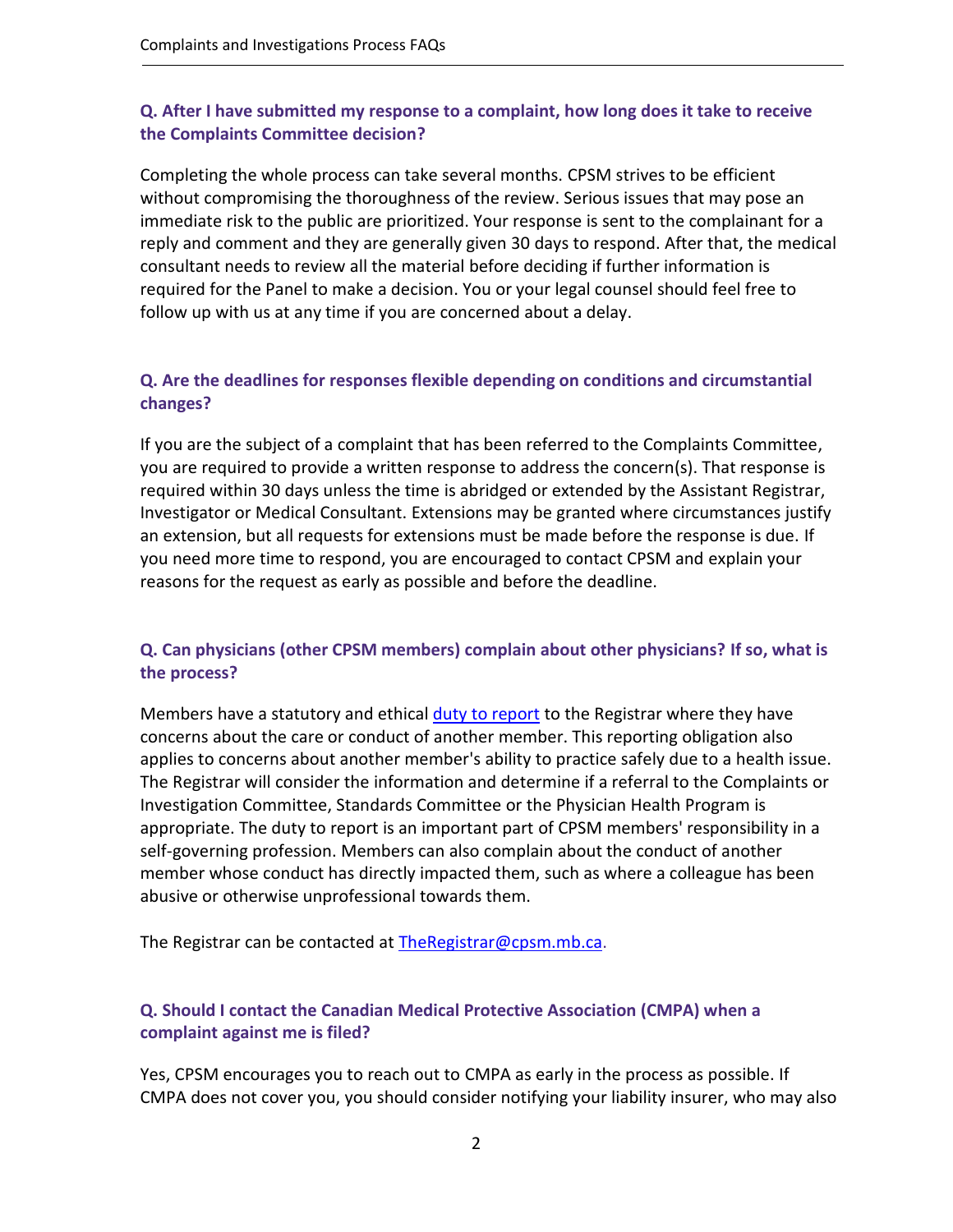assist. Legal counsel provided through these resources is there to assist you during these situations. Reaching out for help is not considered a sign that you have done something wrong. It is a responsible and sensible use of valuable resources available to you.

### **Q. Are there other avenues other than a complaint that would trigger this process?**

In addition to complaints submitted by the public, the Registrar may make a referral to the Complaints or Investigation Committee based on information received from others. For example, this may come from another member based on their duty to report concerns, from third parties such as other health care professionals, regional health authorities, or concerns raised in other CPSM processes.

Likewise, the Registrar may consider that other actions may be more applicable to address the concerns and may refer to the Quality Department for review through a Standards process or the Physician Health Program.

## **Q. Should I continue seeing the patient who made a complaint against me?**

This is a difficult question and depends on the circumstances. A formal complaint can disrupt the physician-patient relationship. CPSM encourages conflict resolution whenever possible, but we recognize that the presence of a complaint may present challenges to optimal care and communication and every situation is different.

## **Q. Who can find out about a complaint against me?**

CPSM does not provide information about a complaint to anyone other than the complainant and the member who is the subject of the complaint or either of those parties' legal representatives unless it is necessary for CPSM's investigation or required by the RHPA. For example, CPSM must provide notice of an interim suspension or conditions imposed on a member during an investigation. This is rarely necessary.

Decisions of the Complaints and Investigations Committees are not made public. Decisions within the past 10 years will be referenced on any Certificate of Professional Conduct (COPC) you require in the future. COPC's must be requested by you and are not generally available to others unless you provide them to others, such as prospective employers or other Colleges if you intend to practice elsewhere.

The only publicly available decisions are where formal discipline is required. These disciplinary actions (censure or an inquiry panel decision following an inquiry) must be made public. Read the full **Publication Policy** for more details.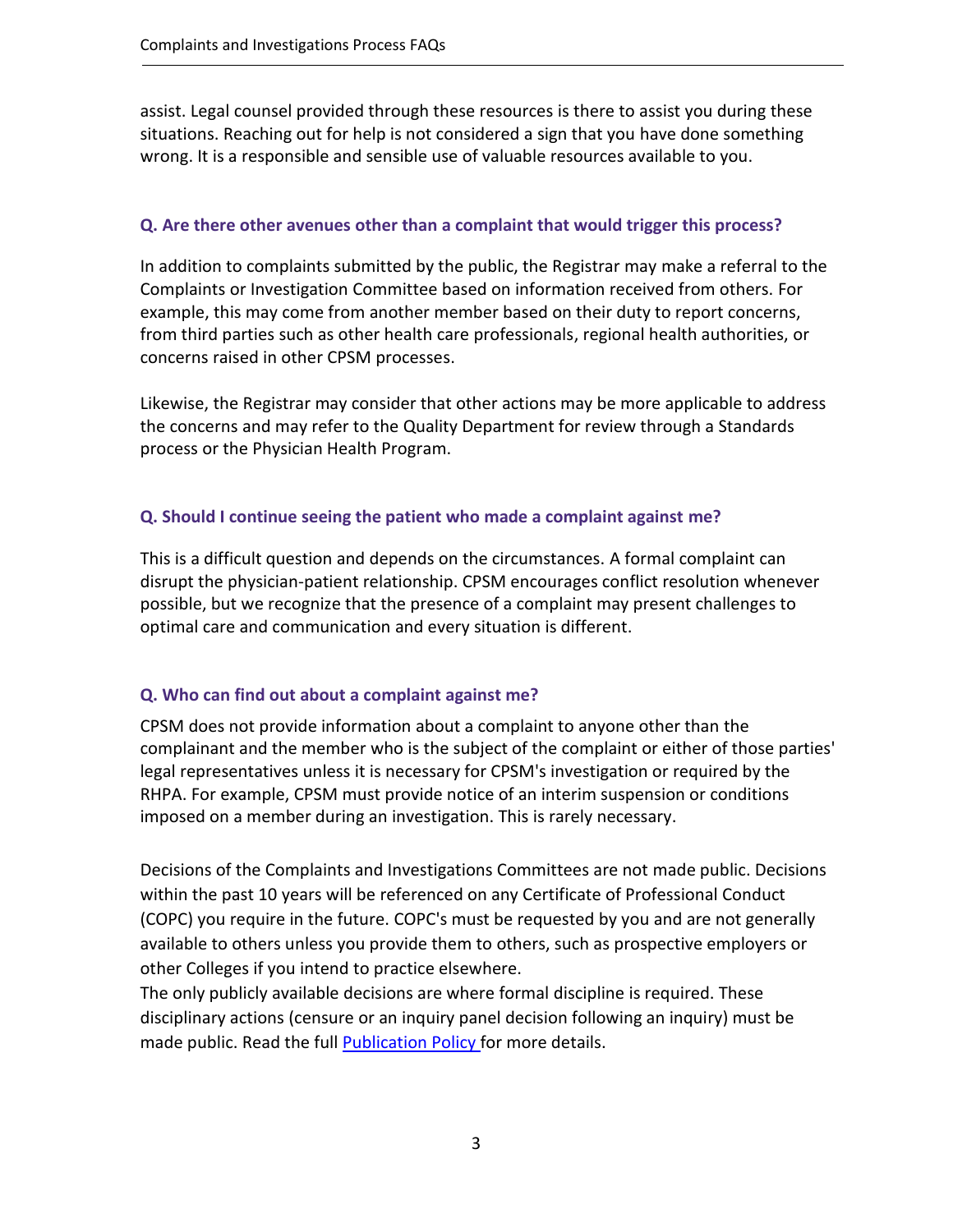### **Q. I understand there is a clause about dismissing vexatious or frivolous complaints. Is this true and if so, has it taken effect yet?**

Section 17.1. of the Practice Direction states that:

Where the Registrar is satisfied that a complaint is trivial, vexatious and/or that there is insufficient evidence or no evidence of conduct about which a finding could be made under s. 124(2) of the RHPA, the complaint will be dismissed pursuant to s. 92 of the RHPA.

See the Practice Direction for a list of the specific circumstances under which a decision to dismiss may be justified.

CPSM dismissed a small number of complaints in 2021 – 2022.

### **Q. Does the Complaints or Investigation Committee always send a letter to the member regarding the outcome of a complaint?**

Yes, the Complaints Committee decision and reasons are communicated to the CPSM registrant and the complainant in writing.

The member will receive a copy of the Investigator's Report and have a chance to respond before the Investigation Committee discusses it. The Investigation Committee's decision and reasons are recorded in a written Notice of Decision and provided to the CPSM registrant and the complainant.

## **Q. If the complainant is not satisfied with the Complaints Committee decision and requests referral to the Investigations Committee, does this go through regardless of the type of the complaint?**

Yes. As per the legislation, if a complainant is dissatisfied with the outcome from the Complaints Committee, they may request a referral to the Investigation Committee for any reason. Similarly, they can appeal the decision of the Investigation Committee to the Appeal Committee.

#### **Q. Can physicians request that a matter go to the Investigations Committee if they don't like the decision as the complainant can?**

No. Physicians cannot request a referral to the Investigations Committee; the RHPA does not provide this option for physicians, nor can they appeal to the Appeal Committee.